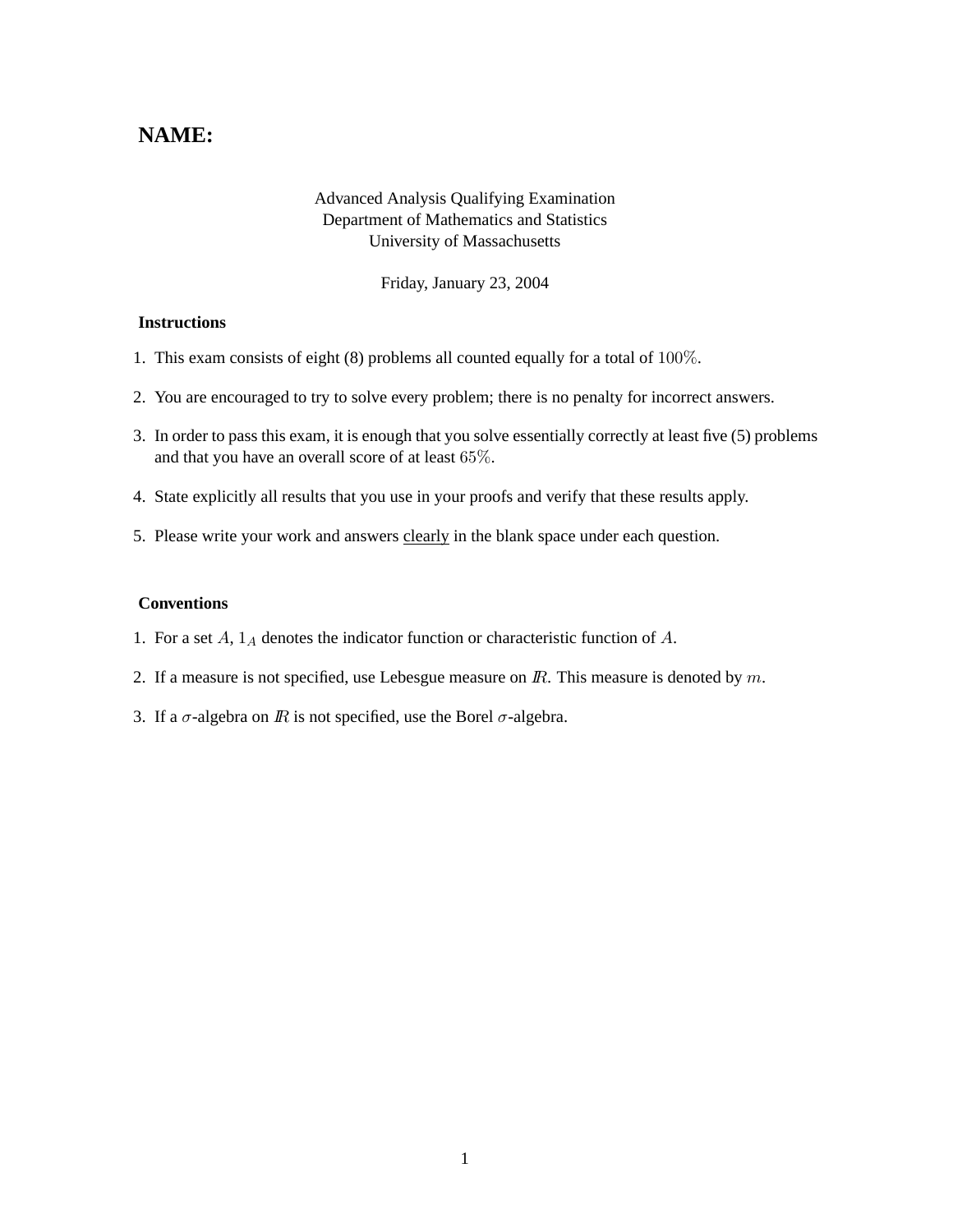1. (a) Let f be a Lebesgue-integrable function on  $[0, \infty)$  and let  $\alpha$  be a positive real number. Using properties of Lebesgue measure m, prove that

$$
\int_0^\infty f(x/\alpha) dm(x) = \alpha \int_0^\infty f(x) dm(x).
$$

(b) Let g be a Lebesgue-integrable function on  $[0, \infty)$  satisfying

$$
\int_0^\infty g(x) \, dm(x) \ = \ 1.
$$

Let h a bounded, Borel-measurable function satifying  $\lim_{x\to\infty} h(x) = L$  for some  $L \in \mathbb{R}$ . Compute the following limit and justify your answer:

$$
\lim_{n \to \infty} \frac{1}{n} \int_0^\infty g(x/n) h(x) dm(x).
$$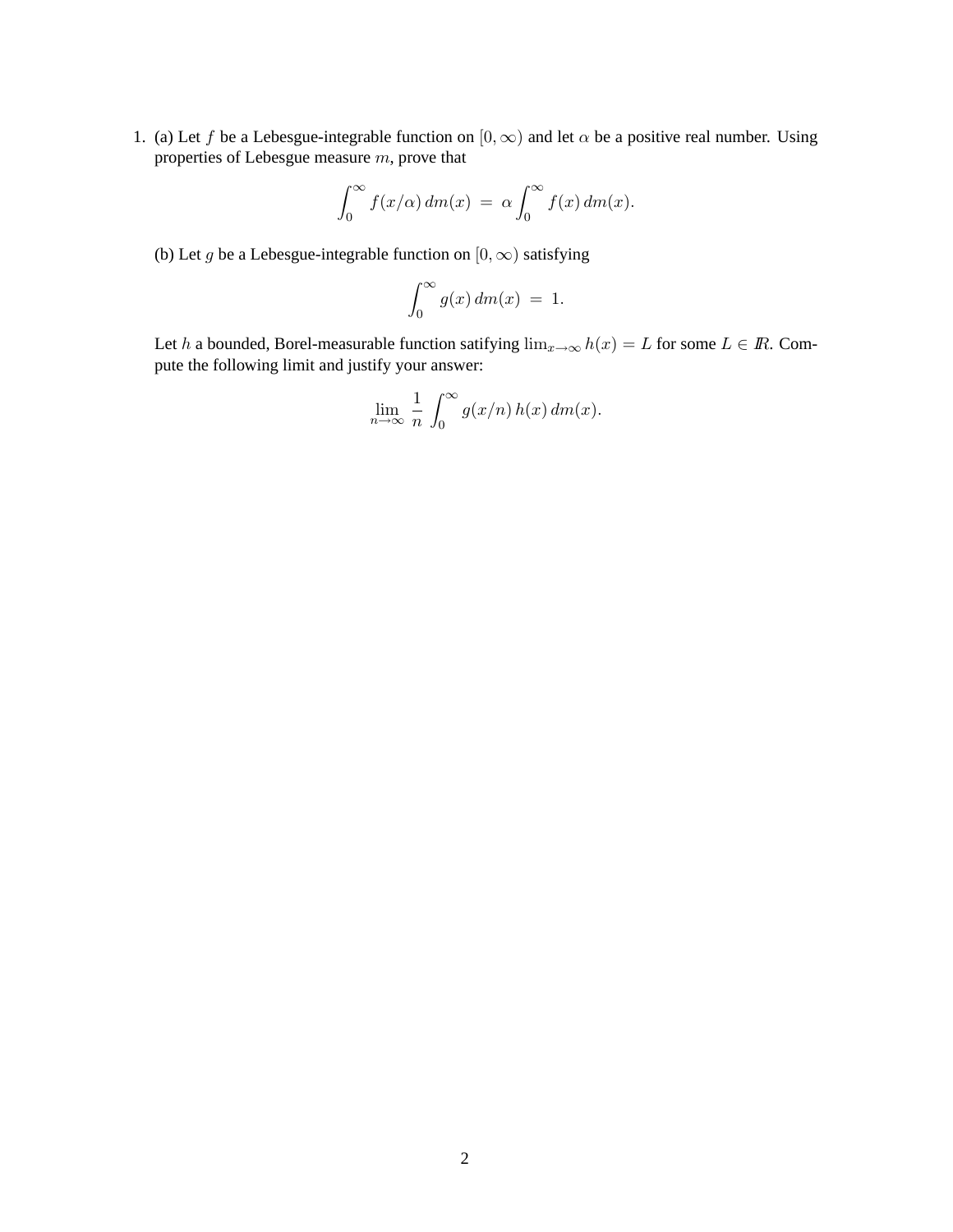2. Let  $(X, \mathcal{M}, \mu)$  be a measure space and  $(Y, \mathcal{N})$  a measurable space. Let  $T: X \to Y$  be a measurable function.

(a) Define a set function  $\nu$  on  $\mathcal N$  by  $\nu(A) = \mu(T^{-1}(A))$  for every  $A \in \mathcal N$ . Prove that  $\nu$  is a measure on  $N$ .

(b) Prove that if  $f \in L^1(\nu)$ , then  $f \circ T \in L^1(\mu)$  and that

$$
\int_Y f \, d\nu \, = \, \int_X (f \circ T) \, d\mu.
$$

(c) Consider  $(X, \mathcal{M}, \mu)$  and  $(Y, \mathcal{N})$  as in line 1 of this problem and consider the measure  $\nu$  defined in part (a). Assume that  $\mu(X) < \infty$  and that  $\gamma$  is a finite measure on  $(Y, \mathcal{N})$  satisfying  $\nu \ll \gamma$ . By using part (b) and quoting a well known theorem in measure theory, prove that there exists  $g \in L^1(\gamma)$  such that

$$
\int_X (f \circ T) d\mu = \int_Y f g d\gamma \text{ for each } f \in L^1(\nu).
$$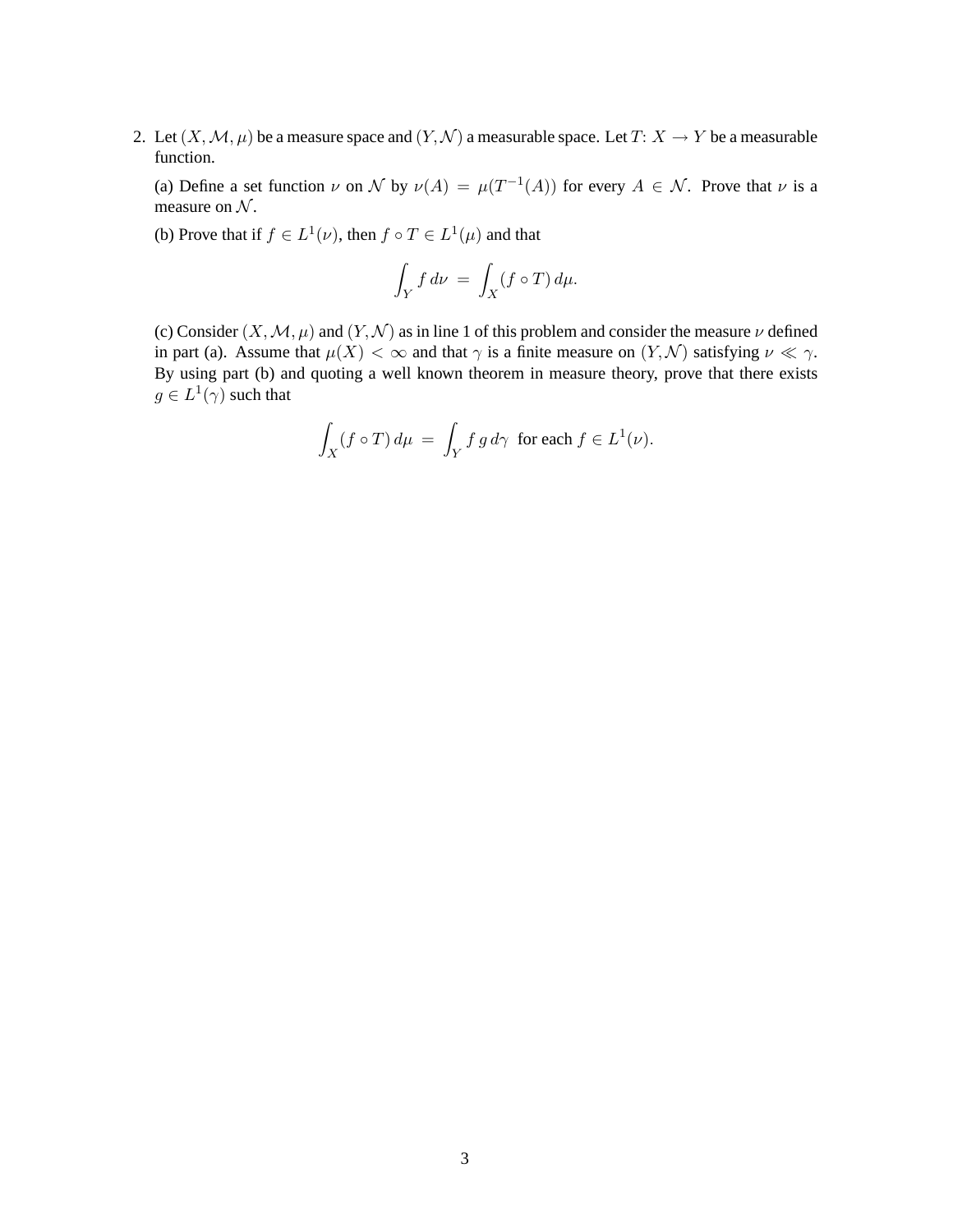3. For  $x \in [0, \infty)$  define  $f(x) = \int_{-\infty}^{\infty}$ x  $e^{-t^2}$  dm(t). Verify that  $\int^{\infty}$  $f(x) dm(x) = \frac{1}{2},$ 

0

justifying all steps.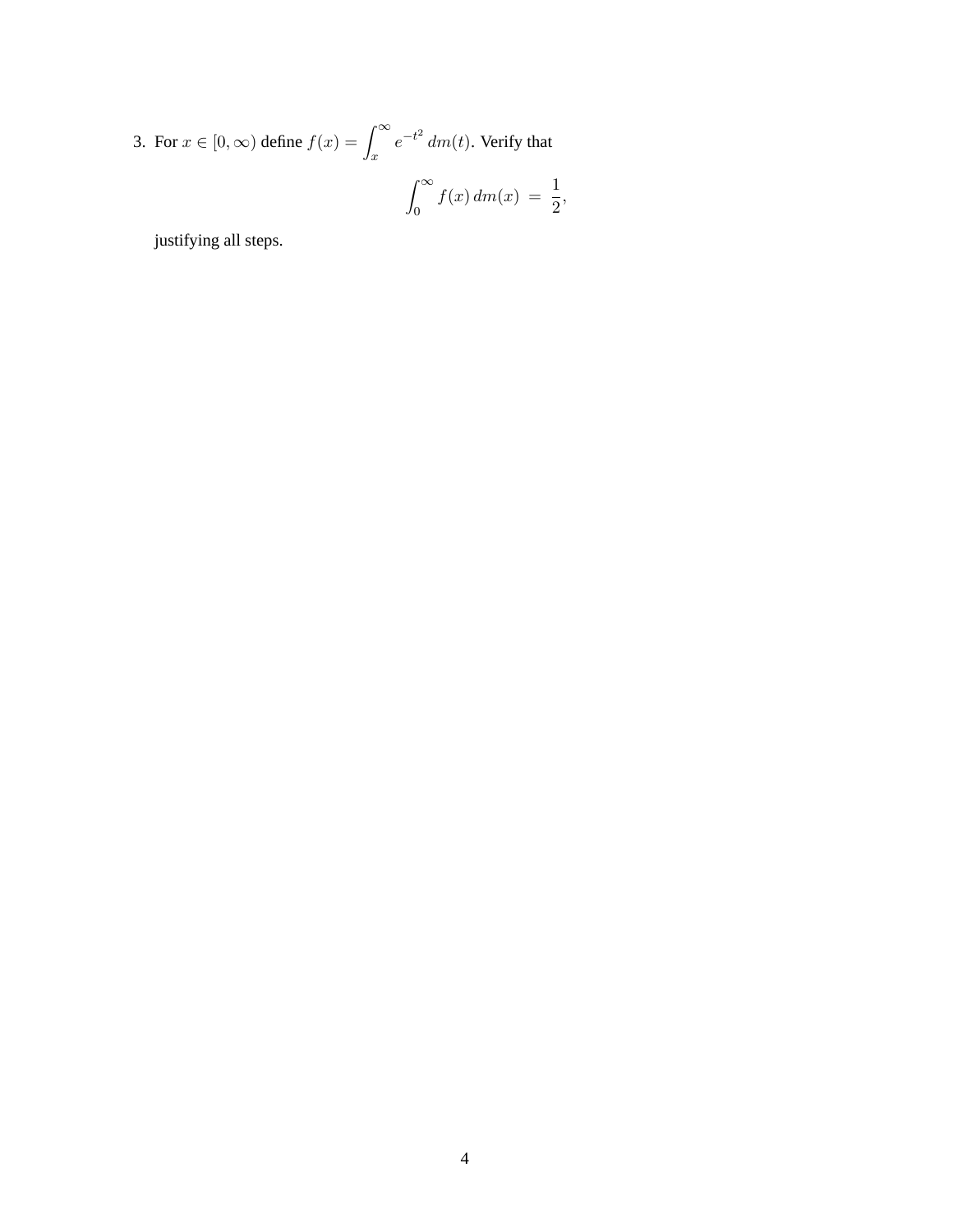- 4. Let  $(X, \mathcal{M}, \mu)$  be a measure space and  $\{E_n, n \in \mathbb{N}\}\$ an arbitrary sequence in M.
	- (a) Give the definitions of lim inf  $E_n$  and lim sup  $E_n$  in terms of intersections and unions of  $E_n$ .
	- (b) Define the sets

 $F = \{x \in X : x \text{ lies in all but finitely many } E_n\}$ 

and

$$
G = \{x \in X : x \text{ lies in infinitely many } E_n\}.
$$

Which of the following two pairs of equalities is true?

- (i)  $\liminf E_n = F$ ,  $\limsup E_n = G$ ;
- (*ii*)  $\liminf E_n = G$ ,  $\limsup E_n = F$ .

Using the definitions in part (a), prove one of the two equalities in the pair that you picked.

- (c) Prove that  $\liminf_{n\to\infty} 1_{E_n}(x) = 1_{\liminf E_n}(x)$  for all  $x \in \mathcal{X}$ .
- (d) Using a well known limit theorem for integrals, prove that

$$
\mu(\liminf E_n) \leq \liminf_{n \to \infty} \mu(E_n).
$$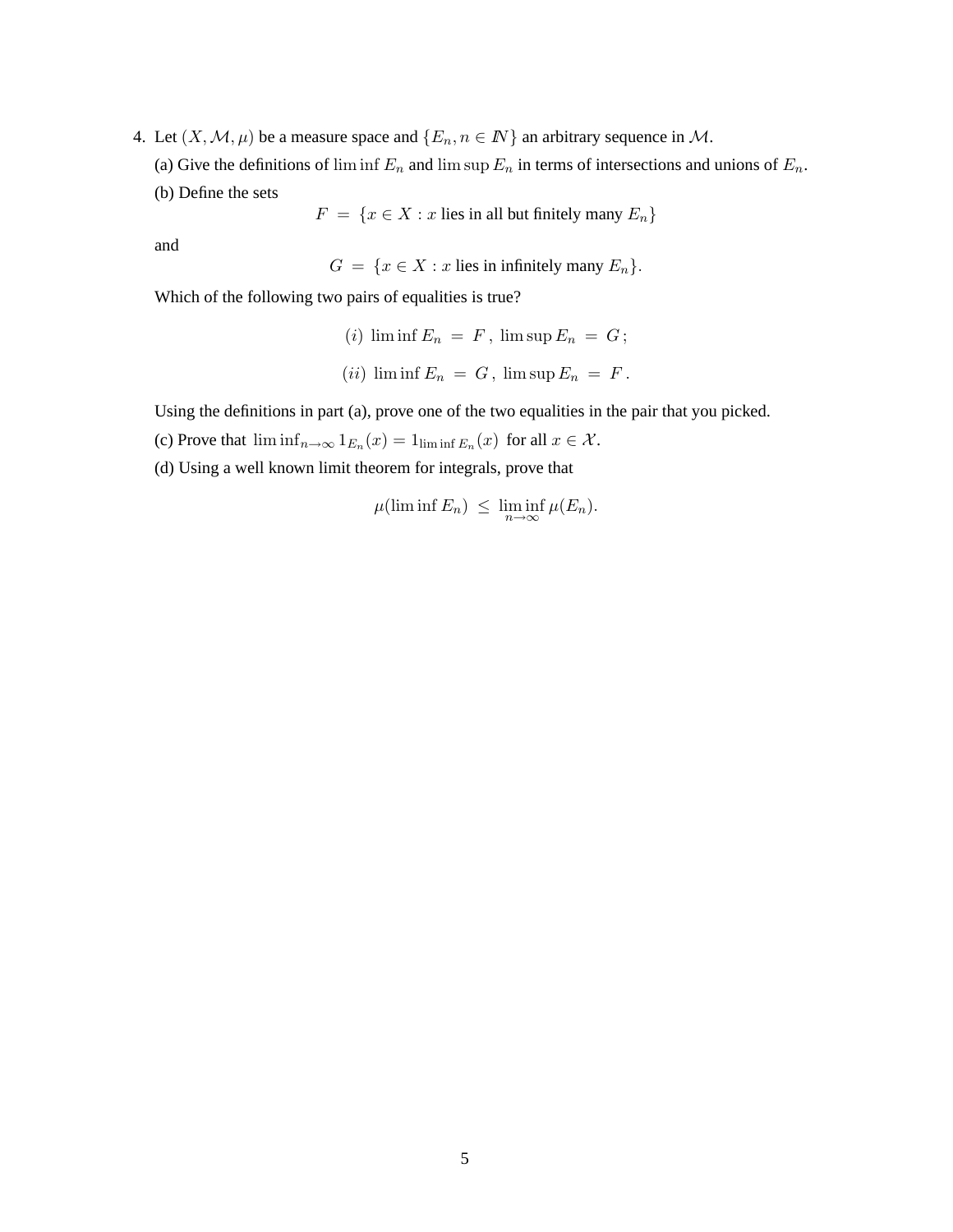5. Let H be a real Hilbert space with inner product  $\langle \cdot, \cdot \rangle$  and let E be a subset of H. We denote by  $\overline{E}$ the smallest closed subspace of  $H$  containing  $E$ . We define the set

$$
E^{\perp} = \{ u \in \mathcal{H} : \langle u, x \rangle = 0 \text{ for all } x \in E \}.
$$

- (a) Prove that  $E^{\perp}$  is a closed subspace of  $\mathcal{H}$ .
- (b) Prove that  $E \subset (E^{\perp})^{\perp}$  and that  $\overline{E}^{\perp} \subset E^{\perp}$ .

(c) For any closed subspace M of H the following is true:  $(M^{\perp})^{\perp} = M$ . Using this fact and part (b), prove that  $(E^{\perp})^{\perp} = \overline{E}$ .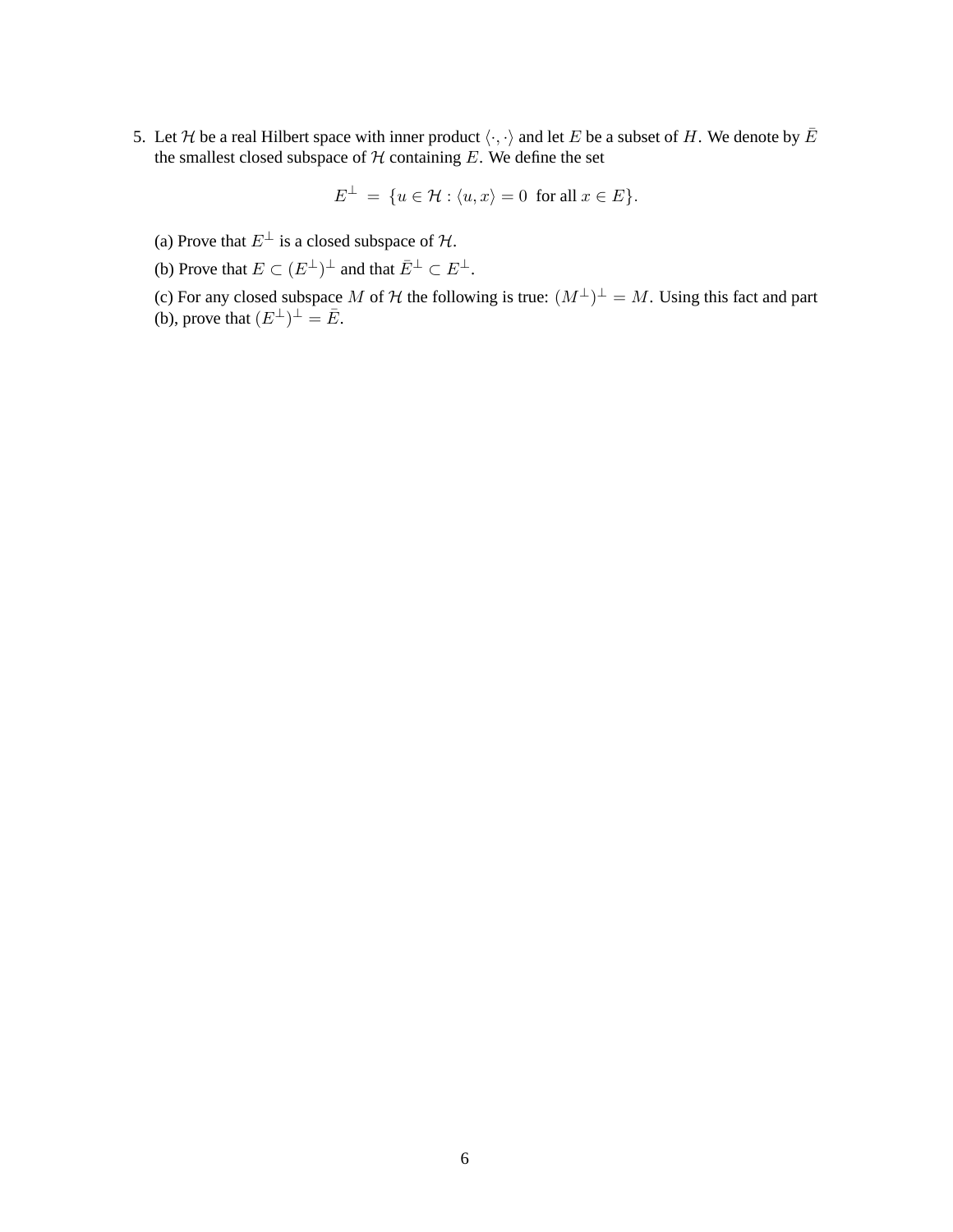6. Let  $f$  be a Lebesgue-integrable function on  $I\!R$ . Prove that

$$
\lim_{n \to \infty} \int_{-\infty}^{\infty} f(x) \cos(nx) dm(x) = 0.
$$

**Hint.** First verify the assertion for  $f = 1_{(a,b)}$ , where  $-\infty < a < b < \infty$ . Then show how the general case follows from this.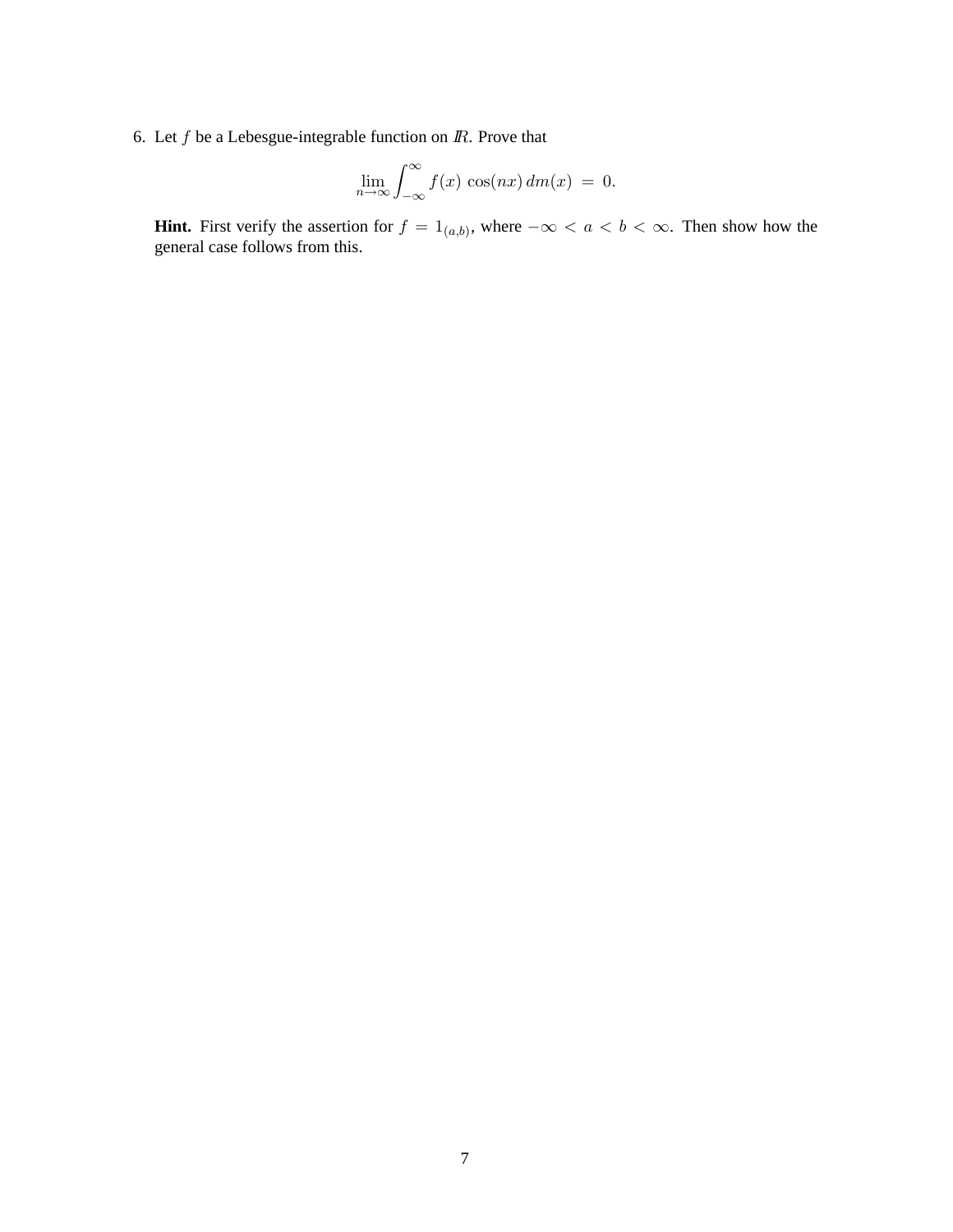7. (a) Let  $(X, \mathcal{M})$  be a measurable space and let  $\mu$  be a nonnegative, finitely additive set function on M satisfying  $\mu(\emptyset) = 0$  and  $\mu(X) < \infty$ . In addition, assume that  $\mu$  is continuous from above at the empty set Ø; that is, if  $\{E_j, j \in \mathbb{N}\}\$  is any sequence in M satisfying  $E_{j+1} \subset E_j$  for every  $j \in I\!\!N$  and  $\cap_{j \in I\!\!N} E_j = \emptyset$ , then

$$
\lim_{j\to\infty}\mu(E_j) = \mu(\emptyset) = 0.
$$

Prove that  $\mu$  is countably additive on M.

(b) Let  $\{a_j, j \in \mathbb{N}\}$  be a sequence of nonnegative real numbers for which  $\sum_{j \in \mathbb{N}} a_j < \infty$ . Define the set function  $\mu$  on  $\mathcal{B}_R$  as follows:

$$
\mu(A) = \sum_{a_j \in A} a_j \text{ for every } A \in \mathcal{B}_R.
$$

Prove the following: (i)  $\mu$ (*R*) <  $\infty$ ; (ii)  $\mu$  is a nonnegative, finitely additive set function on  $\mathcal{B}_R$ ; (iii)  $\mu$  is continuous from above at the empty set  $\emptyset$ . Conclude that  $\mu$  is countably additive on  $\mathcal{B}_R$ .